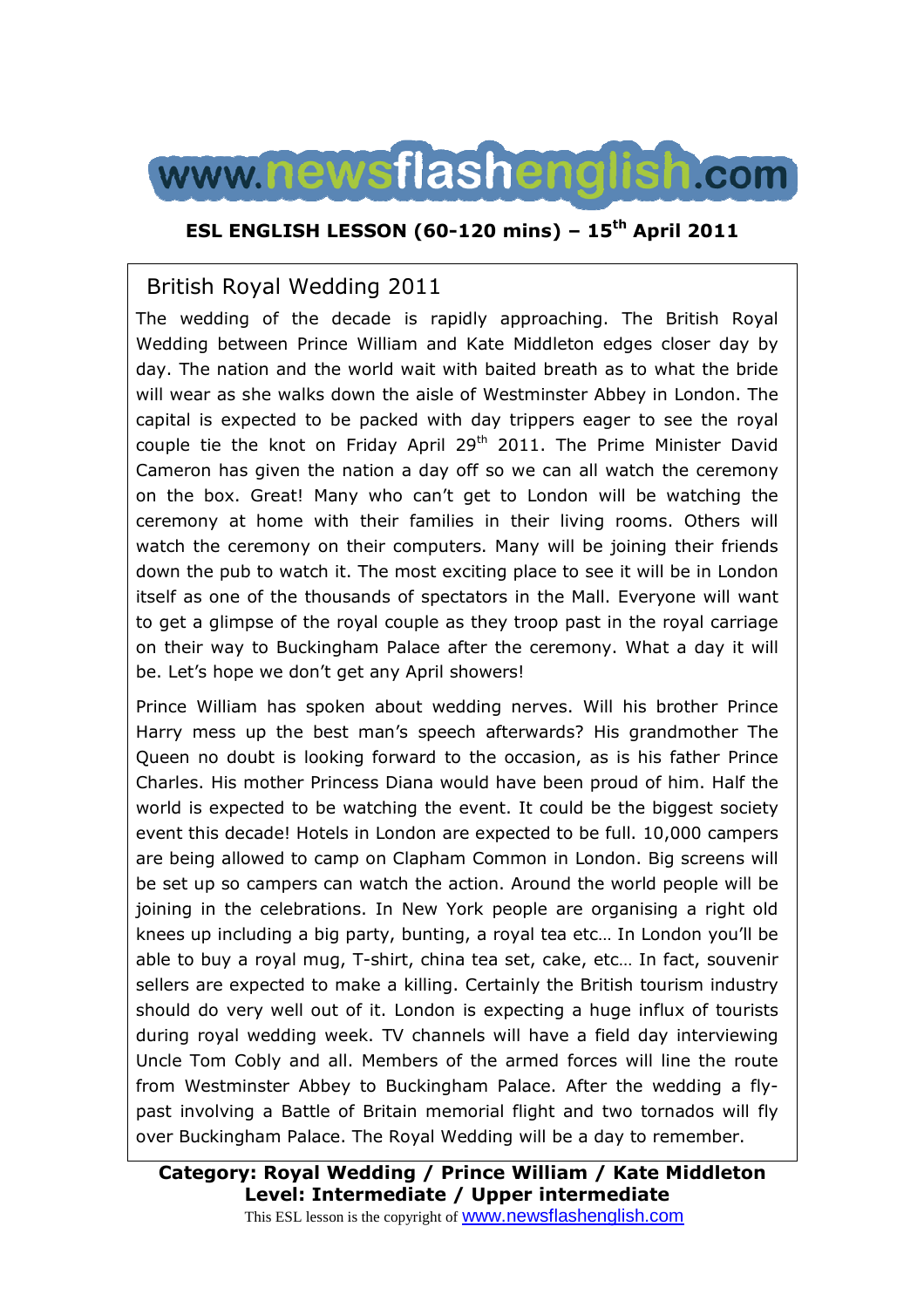# **EXERCISES**

1. British Royal Wedding 2011: Think of three things you know about the British Royal Wedding 2011. Go round the room swapping details with others.

2. Dictation: The teacher will read four to six lines of the article slowly and clearly. Students will write down what they hear. The teacher will repeat the passage slowly again. Self-correct your work from page one - filling in spaces and correcting mistakes. Be honest with yourself on the number of errors. Advise the teacher of your total number of errors. Less than five is very good. Ten is acceptable. Any more is room for improvement! More than twenty - you need to do some work!

3. Reading: The students should now read the article aloud, swapping readers every paragraph.

4. Vocabulary: Students should now look through the article and underline any vocabulary they do not know. Look in dictionaries. Discuss and help each other out. The teacher will go through and explain any unknown words or phrases.

5. The article: Students should look through the article with the teacher.

- a) What is the article about?
- b) What do you think about the article?

6. Let's think! In pairs think of five things you know about Prince William. Then add five things about his bride Kate Middleton. Write them below. Discuss together.

| Prince William | Kate Middleton |
|----------------|----------------|
|                |                |
|                |                |
|                |                |
|                |                |
|                |                |
|                |                |

**The teacher** will choose some pairs to discuss their findings in front of the class.

7. Let's think! You have got an invitation to the wedding at Westminster Abbey! Think of five things you might need to do before you go. Then think of five things you might see during the wedding ceremony. Finally, add five things you might see after the wedding in the Mall. Write them below. Discuss together.

| Preparation for big day | In Westminster Abbey | In the Mall |
|-------------------------|----------------------|-------------|
|                         |                      |             |
|                         |                      |             |
|                         |                      |             |
|                         |                      |             |
|                         |                      |             |

**The teacher** will choose some pairs to discuss their findings in front of the class.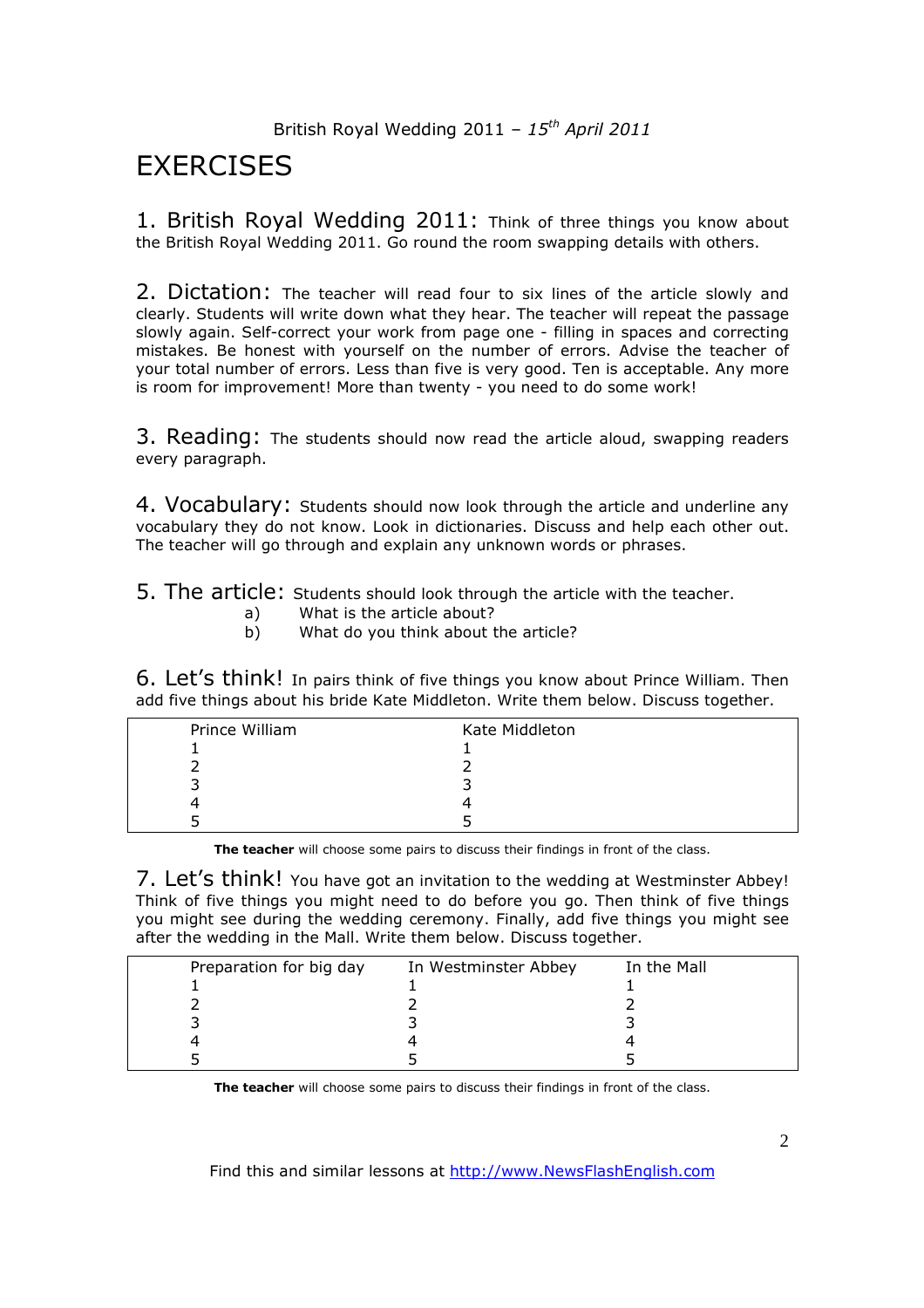8. Let's think! In pairs. On the board write as many words as you can to do with the *'Royal Wedding'*. *One-two minutes.* Compare with other teams. Using your words compile a short dialogue together.

9. Let's roleplay: Radio London: In pairs/groups. One of you is the interviewer. The others are one of the following people. You are in the *Radio London*  studio in London. Today's interview is about the *British Royal Wedding 2011*.

| A hotel manager in London | . A tourist                   |
|---------------------------|-------------------------------|
| A taxi driver             | A souvenir seller in the Mall |

**The teacher** will choose some pairs to roleplay their interview in front of the class.

10. Let's roleplay 2: Radio London: In pairs/groups. One of you is the interviewer. The others are one of the following people. You are in the *Radio London*  studio in London. Today's interview is about the *British Royal Wedding 2011*.

| William<br>Prince | Middleton<br>Kate |  |
|-------------------|-------------------|--|
|                   |                   |  |

11. Let's do 'The Article Quiz': Have the students quiz each other in pairs. They score a point for each correct answer and half a point each time they have to look at the article for help. See who can get the highest score!

| <b>Student A</b> |                                 |  |  |  |
|------------------|---------------------------------|--|--|--|
|                  | What date is the royal wedding? |  |  |  |
|                  | Who is getting married?         |  |  |  |
| - -              |                                 |  |  |  |

- 3) Where is the wedding taking place?
- 4) Who will be watching the wedding?
- 5) What is happening in New York?
	- **Student B**
- 1) Name the British Prime Minister.
- 2) What has the Prime minister given the nation?
- 3) Who will have a field day?
- 4) Who is Uncle Tom Cobly?
- 5) Who will make a killing?

12. Let's think! Think of three royal souvenirs then add three things you might see in London on the big day. Write them below. Discuss together with your partner.

| Royal souvenirs | What you might see in London on the day |
|-----------------|-----------------------------------------|
|                 |                                         |
|                 |                                         |
|                 |                                         |

**The teacher** will choose some pairs to discuss their findings in front of the class.

13. Let's write an e-mail: Write and send a 200 word e-mail to your teacher about*: The British Royal Wedding 2011.* Your e-mail can be read out in class.

14. Sentence starters: Finish these sentence starters. Correct your mistakes. Compare what other people have written.

- a) Prince William \_\_\_\_\_\_\_\_\_\_\_\_\_\_\_\_\_\_\_\_\_\_\_\_\_\_\_\_\_\_\_\_\_\_\_\_\_\_\_\_\_\_\_\_\_\_\_\_\_\_
- b) The bride  $\Box$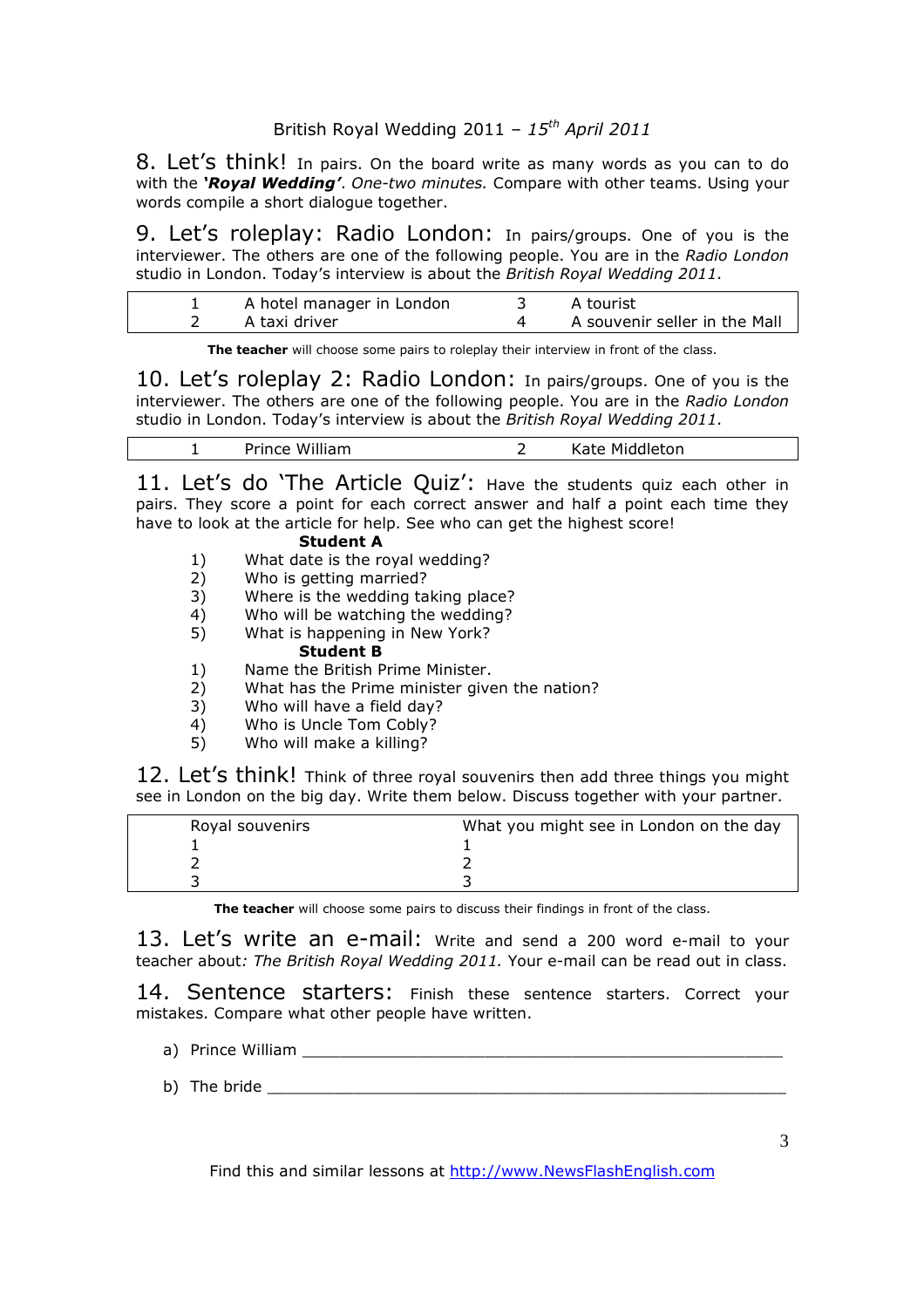## DISCUSSION

#### **Student A questions**

- 1) Do the British royals approve of the match?<br>2) What will the wedding dress look like?
- 2) What will the wedding dress look like?<br>3) Is Kate sure she wants to go through
- Is Kate sure she wants to go through with this?
- 4) Who will little brother Harry bring along as a guest?
- 5) What time will the wedding be on TV?
- 6) Why did the royal couple choose April 29<sup>th</sup> as their wedding day?
- 7) Do you know anyone from your country who is going to London to see the royal wedding?
- 8) What will you be doing on the big day?
- 9) Will you be going to any royal wedding celebration parties?<br>10) Did you like this discussion?
- Did you like this discussion?

#### **Student B questions**

- 1) Where will the royal couple go on their honeymoon?
- 2) What do you think Kate will dread about becoming one of the royal family?
- 3) Have you got an invitation to the wedding?
- 4) Will you be going to London to see the royal wedding?
- 5) Will you be buying a new hat for the royal wedding?
- 6) What is the fascination about the royal wedding?
- 7) One in three people in the UK will be watching the royal wedding on TV. Will you?
- 8) What do we know about the ring?
- 9) What royal title could Kate have?
- 10) Why was the engagement announced on Twitter?

# SPEAKING

Let's discuss! The British Royal Wedding 2011 *Allow 10-15 minutes – As a class / small groups / pairs / 1 to 1*

#### **20 things about the royal wedding**

The teacher can moderate the session.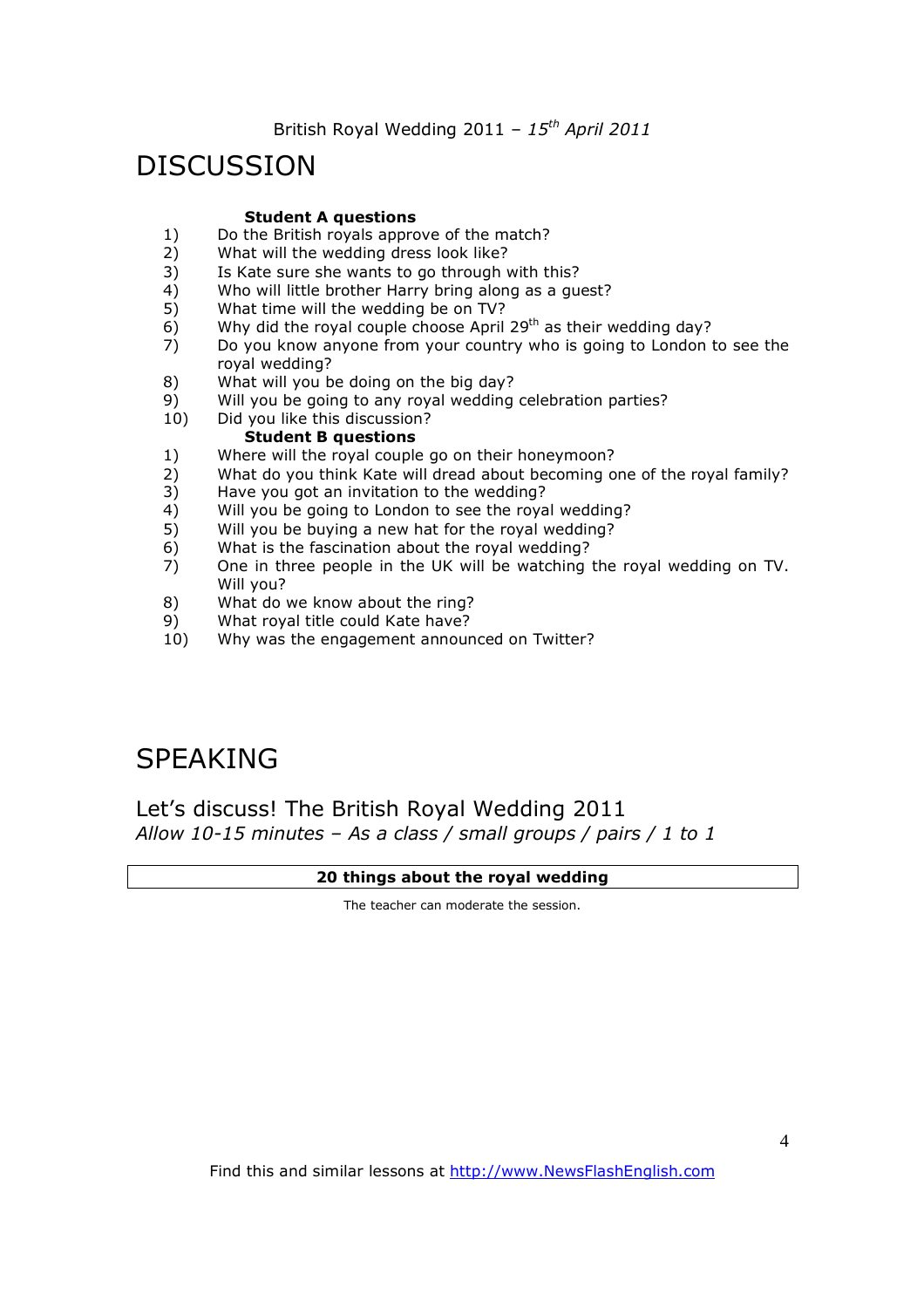## GAP FILL: READING:

*Put the words into the gaps in the text.* 

### British Royal Wedding 2011

*aisle*

The  $(1)$  of the decade is rapidly approaching. The British (2)\_\_\_\_\_ Wedding between Prince William and Kate Middleton edges closer day by day. The nation and the world wait with baited breath as to what the (3) will wear as she walks down the (4) of Westminster Abbey in London. The capital is expected to be packed with day trippers (5)\_\_\_\_\_ to see the royal couple tie the knot on Friday April 29<sup>th</sup> 2011. The Prime Minister David Cameron has given the nation a day off so we can all watch the ceremony on the box. Great! Many who can't get to London will be watching the ceremony at home with their families in their living rooms. Others will watch the (6)\_\_\_\_\_ on their computers. Many will be joining their friends down the pub to watch it. The most exciting place to see it will be in London itself as one of the thousands of spectators in the Mall. Everyone will want to get a glimpse of the royal (7) as they troop past in the royal (8)\_\_\_\_\_ on their way to Buckingham Palace after the ceremony. What a day it will be. Let's hope we don't get any April showers! *couple eager ceremony carriage royal bride wedding*

Prince William has spoken about wedding (1) The Will his brother Prince Harry mess up the best man's speech afterwards? His grandmother The Queen no doubt is looking forward to the occasion, as is his father Prince Charles. His mother Princess Diana would have been proud of him. Half the world is expected to be watching the (2)\_\_\_\_\_. It could be the biggest society event this decade! Hotels in London are expected to be full. 10,000 campers are being allowed to camp on Clapham Common in London. Big screens will be set up so (3)\_\_\_\_\_ can watch the action. Around the world people will be joining in the  $(4)$ \_\_\_\_\_. In New York people are organising a right old knees up including a big party, (5)\_\_\_\_\_, a royal tea etc… In London you'll be able to buy a royal (6)\_\_\_\_\_, T-shirt, china tea set, cake, etc… In fact, (7) sellers are expected to make a killing. Certainly the British tourism industry should do very well out of it. London is expecting a huge (8)\_\_\_\_\_ of tourists during royal wedding week. *nerves event mug influx celebrations campers souvenir bunting*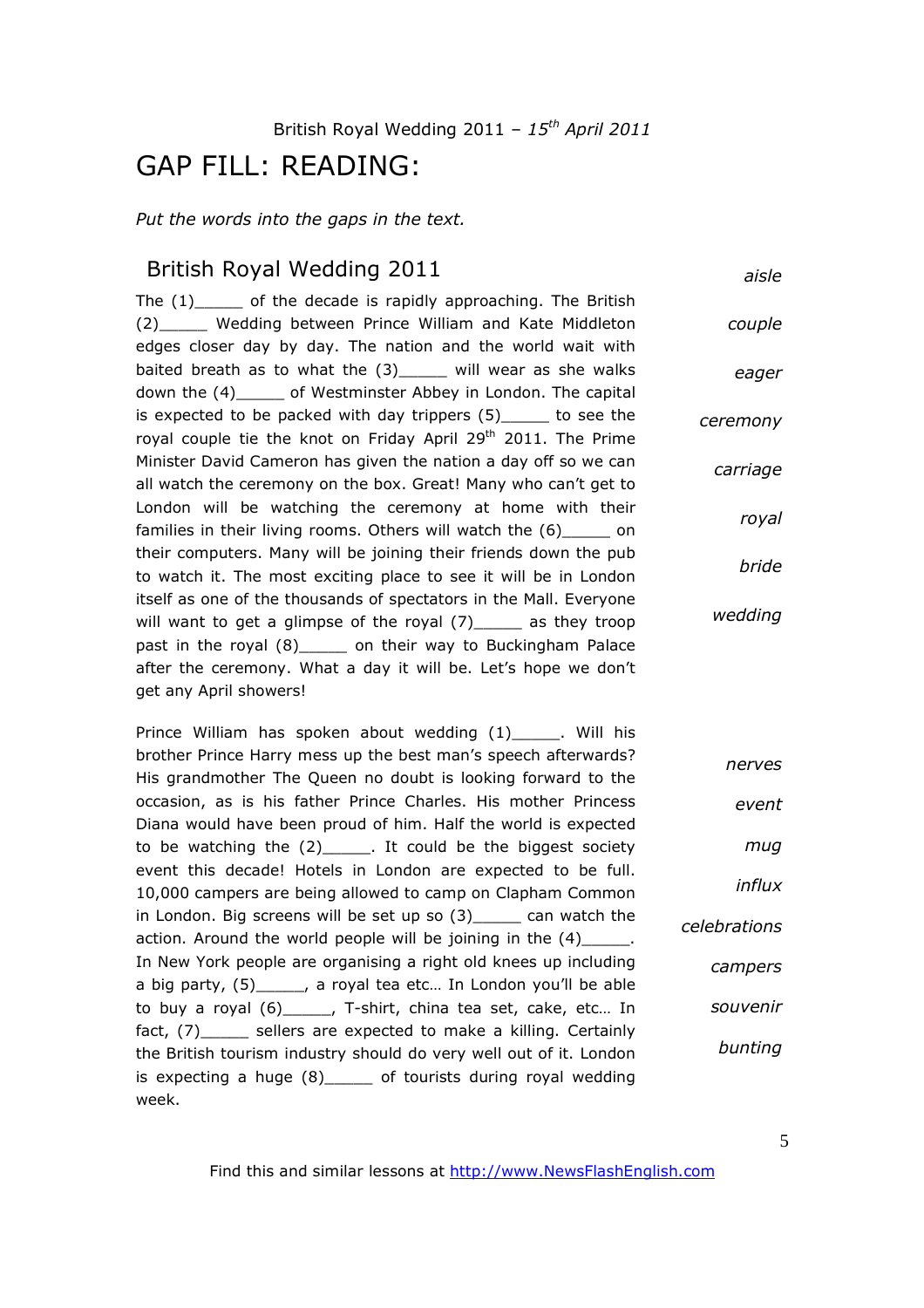## GAP FILL: LISTENING

*Listen and fill in the spaces.* 

### British Royal Wedding 2011

The the contract the contract of the state of the contract of the state of the state of the contract of the state of the state of the state of the state of the state of the state of the state of the state of the state of t \_\_\_\_\_\_\_\_\_\_\_\_\_\_\_\_\_\_\_\_ between Prince William and Kate Middleton edges closer day by day. The nation and the world wait with baited breath as to what the bride will wear as she walks down the aisle of Westminster Abbey in London. The capital is expected to be packed **the contact of the capacity** eager to see the royal couple tie the knot on Friday April  $29<sup>th</sup>$  2011. The Prime Minister David Cameron has given example that the so we can all watch the ceremony on the box. Great! Many who can't get to London will be watching the ceremony at home with their families in their living rooms. Others will watch the ceremony on their computers. Many will be joining their friends down the pub to watch it. The \_\_\_\_\_\_\_\_\_\_\_\_\_\_\_\_\_\_\_\_\_\_\_\_\_\_to see it will be in London itself as one of the thousands of spectators in the Mall. Everyone will want to get a glimpse of the royal couple as they troop past in the royal carriage on their way to Buckingham Palace after the ceremony. What a day it will be. Let's hope we don't \_\_\_\_\_\_\_\_\_\_\_\_\_\_\_\_\_\_\_\_\_!

Prince William has spoken about wedding nerves. Will his brother Prince Harry mess up example afterwards? His grandmother The Queen no doubt is looking forward to the occasion, as is his father Prince Charles. His mother the control of him. Half the world is expected to be watching the event. It could be the biggest society event this decade! Hotels in London are expected to be full. 10,000 campers are being allowed to camp on \_\_\_\_\_\_\_\_\_\_\_\_\_\_\_\_\_ London. Big screens will be set up so campers can watch the action. Around the world people will be joining in the celebrations. In \_\_\_\_\_\_\_\_\_\_\_\_\_\_\_\_\_\_\_\_\_\_\_\_\_\_\_\_\_\_\_\_\_ organising a right old knees up including a big party, bunting, a royal tea etc... In London you'll be able extended by T-shirt, china tea set, cake, etc… In fact, souvenir sellers are expected to make a killing. Certainly the \_\_\_\_\_\_\_\_\_\_\_\_\_\_\_\_\_\_\_\_\_\_\_\_ should do very well out of it. London is expecting a huge influx of tourists during royal wedding week.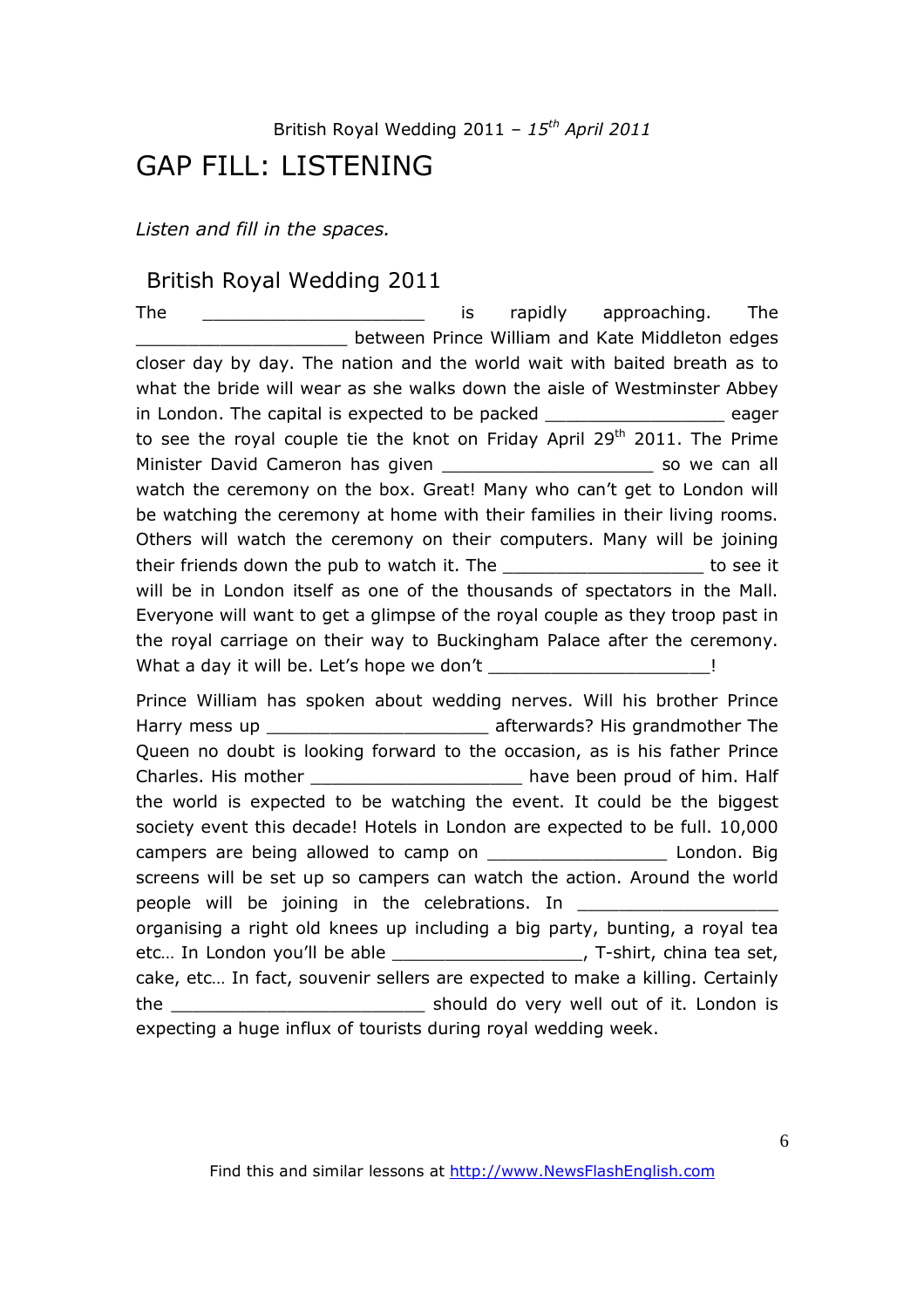## GRAMMAR

Put the words into the gaps in the text.

#### British Royal Wedding 2011

*any*

The wedding of the decade is rapidly approaching. The British Royal Wedding between Prince William and Kate Middleton edges closer day by day. The nation and the world wait  $(1)$  baited breath as to what the bride will wear as  $(2)$  walks down the aisle of Westminster Abbey in London. The capital is expected to be packed with day trippers eager to see the royal couple tie the knot on Friday April 29<sup>th</sup> 2011. The Prime Minister David Cameron has given the nation a day off so we can all watch the ceremony on the box. Great! Many (3)\_ can't get to London will be watching the ceremony at home with their families in their living rooms. Others will watch the ceremony on their computers. (4)\_\_ will be joining (5) friends down the pub to watch it. The most exciting place to see it will be in London itself as one of the thousands of spectators in the Mall. Everyone will want to get a glimpse of the royal couple as (6) troop past in the royal carriage on their way to Buckingham Palace after the ceremony. (7)\_\_ a day it will be. Let's hope we don't get (8)\_\_ April showers! *who she many their they with what*

Prince William has spoken about wedding nerves. Will his brother Prince Harry mess up the best man's speech afterwards? His grandmother The Queen no doubt is looking forward to the occasion, as is his father Prince Charles. (3) mother Princess Diana (1) have been proud of him. Half the world is expected to be watching the event. It could be the biggest society event this decade! Hotels (7) London are expected to be full. 10,000 campers are being allowed to camp on Clapham Common in London. Big screens will be set up  $(8)$  campers  $(2)$  watch the action. Around the world people will be joining in the celebrations. In New York people are organising a right old knees up including a big party, bunting, a royal tea etc… In London (5)\_\_'ll be able to buy a royal mug, T-shirt, china tea set, cake, etc… In fact, souvenir sellers are expecting to make a killing. Certainly (4) British tourism industry should do very well out of it. London is expected (6) huge influx of tourists during royal wedding week. *a in so the you his can would*

Find this and similar lessons at http://www.NewsFlashEnglish.com

7